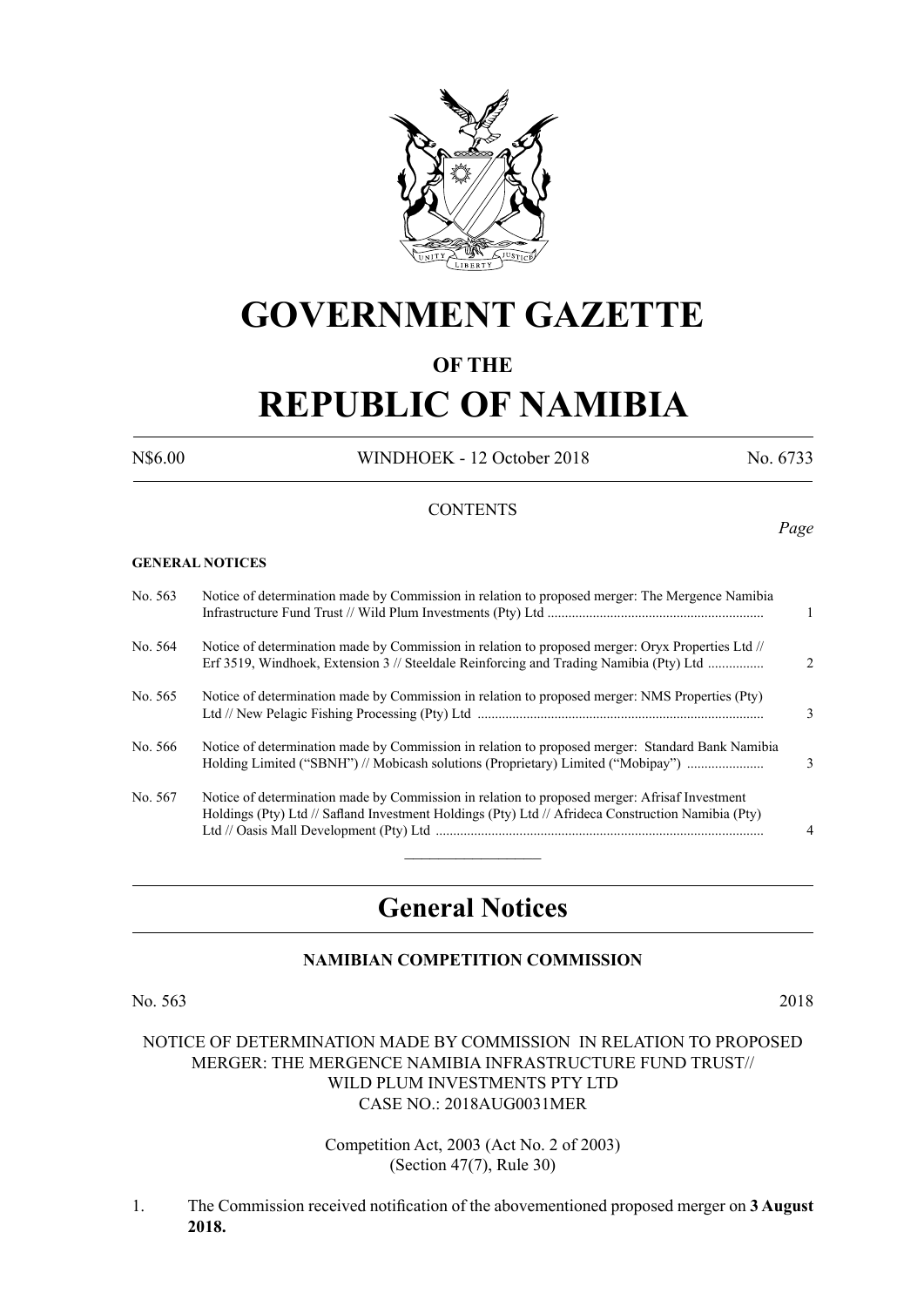- 2. Please note that the Commission has **approved the proposed merger without conditions**.
- 3. The Commission's decision is based on grounds that the proposed transaction is not likely to substantially prevent or lessen competition in Namibia, as envisaged by section 47(2) of the Competition Act, 2003.
- 4. Note that the Commission has the authority in terms of section 48(1) of the Act to revoke a decision approving the implementation of a proposed merger if -
	- *(a) the decision was based on materially incorrect or misleading information for which a party to the merger is responsible; or*
	- *(b) any condition attached to the approval of the merger that is material to the implementation is not complied with.*

#### **G. Shilongo Chairperson Namibian Competition Commission**

#### **NAMIBIAN COMPETITION COMMISSION**

 $\overline{\phantom{a}}$  , where  $\overline{\phantom{a}}$ 

No. 564 2018

#### NOTICE OF DETERMINATION MADE BY COMMISSION IN RELATION TO PROPOSED MERGER: ORYX PROPERTIES LTD // ERF 3519, WINDHOEK, EXTENSION 3 // STEELDALE REINFORCING AND TRADING NAMIBIA (PTY) LTD CASE NO.: 2018AUG0032MER

#### Competition Act, 2003 (Act No. 2 of 2003) (Section 47(7), Rule 30)

- 1. The Commission has received notification of the abovementioned proposed merger on **3 August, 2018.**
- 2. Please note that the Commission has **approved the proposed merger without conditions**.
- 3. The Commission's decision is based on grounds that the proposed transaction is not likely to prevent or lessen competition in Namibia, as envisaged by section 47(2) of the Competition Act, 2003.
- 4. Note that the Commission has the authority in terms of section 48(1) of the Act to revoke a decision approving the implementation of a proposed merger if -

 $\frac{1}{2}$ 

- *(a) the decision was based on materially incorrect or misleading information for which a party to the merger is responsible; or*
- *(b) any condition attached to the approval of the merger that is material to the implementation is not complied with.*

#### **G. Shilongo Chairperson Namibian Competition Commission**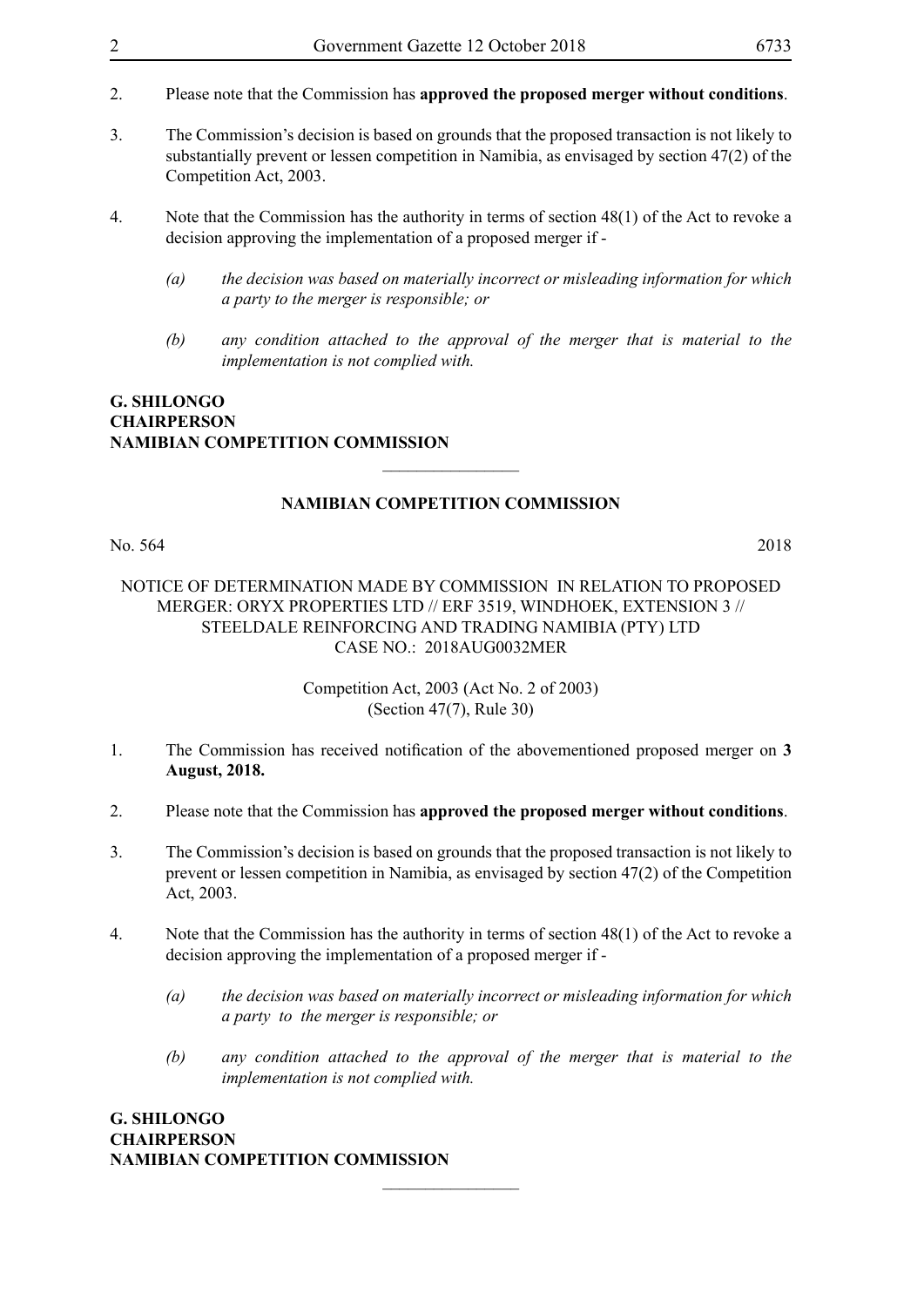#### **NAMIBIAN COMPETITION COMMISSION**

No. 565 2018

#### NOTICE OF DETERMINATION MADE BY COMMISSION IN RELATION TO PROPOSED MERGER: NMS PROPERTIES (PTY) LTD // NEW PELAGIC FISHING PROCESSING (PTY) LTD CASE NO.: 2018JULY0027MER

Competition Act, 2003 (Act No. 2 of 2003) (Section 47(7), Rule 30)

- 1. The Commission has received notification of the abovementioned proposed merger on **4 July 2018.**
- 2. Please note that the Commission has **approved the proposed merger without conditions**.
- 3. The Commission's decision is based on grounds that the proposed transaction is not likely to prevent or lessen competition in Namibia, as envisaged by section 47(2) of the Competition Act, 2003.
- 4. Note that the Commission has the authority in terms of section 48(1) of the Act to revoke a decision approving the implementation of a proposed merger if -
	- *(a) the decision was based on materially incorrect or misleading information for which a party to the merger is responsible; or*
	- *(b) any condition attached to the approval of the merger that is material to the implementation is not complied with.*

#### **G. Shilongo Chairperson Namibian Competition Commission**

#### **NAMIBIAN COMPETITION COMMISSION**

 $\overline{\phantom{a}}$  , where  $\overline{\phantom{a}}$ 

No. 566 2018

#### NOTICE OF DETERMINATION MADE BY COMMISSION IN RELATION TO PROPOSED MERGER: STANDARD BANK NAMIBIA HOLDINGS LIMITED ("SBNH") // MOBICASH SOLUTIONS (PROPRIETARY) LIMITED ("MOBI PAY") CASE NO.: 2018JULY0029MER

Competition Act, 2003 (Act No. 2 of 2003) (Section 47(7), Rule 30)

- 1. The Commission has received notification of the abovementioned proposed merger on **12 July, 2018.**
- 2. Please note that the Commission has **approved the proposed merger without conditions**.
- 3. Be informed that the Commission's approval does not include or imply any other approval, authorization, permission or consent which may be required in terms of any other legislation or law.